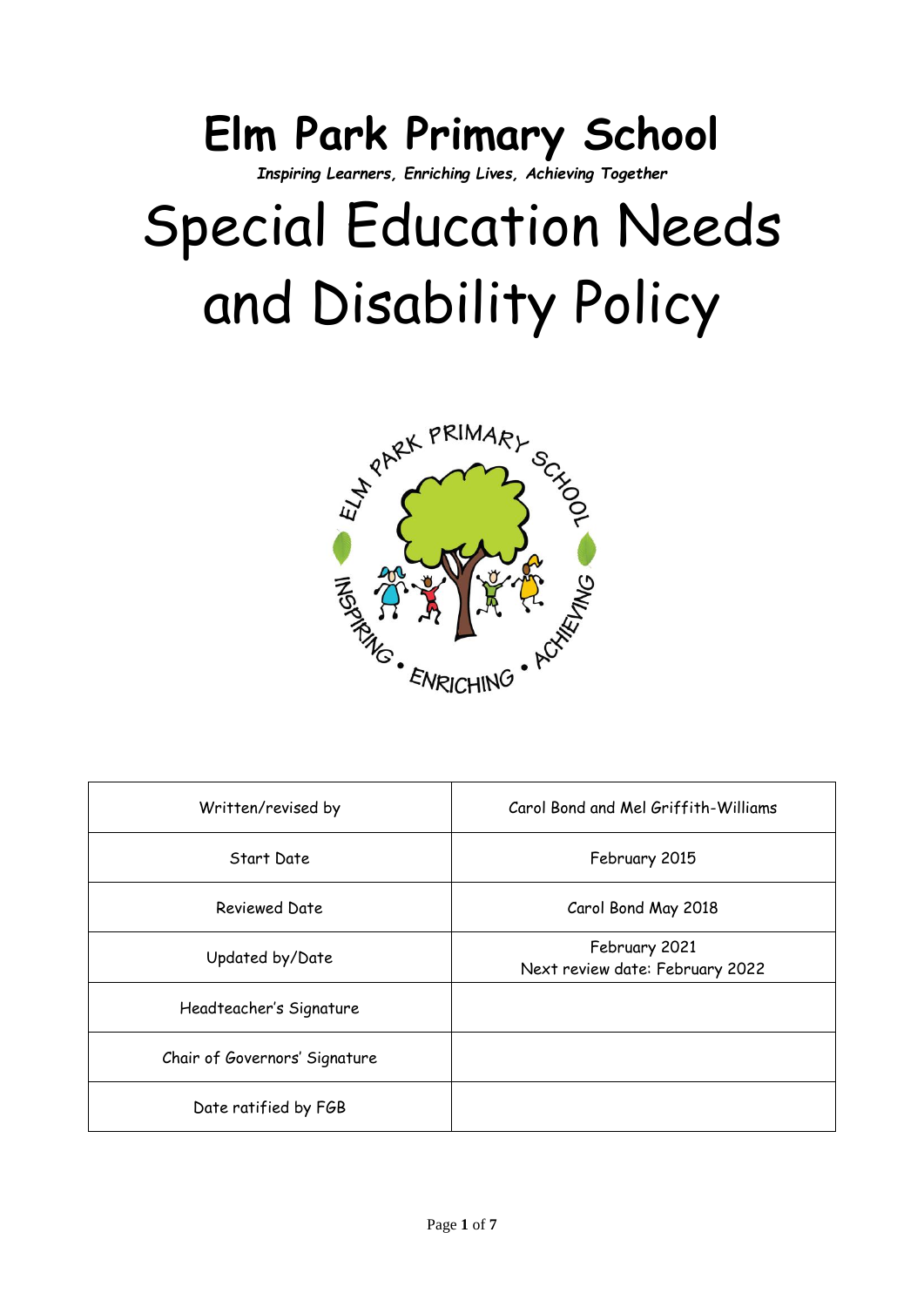### **Equality Impact Assessment (EIA) Part 1: EIA Screening**

| <b>Policies, Procedures or Practices:</b> | SEN/D   | DATE:                   |            |
|-------------------------------------------|---------|-------------------------|------------|
|                                           |         |                         | 15.05.2018 |
| <b>EIA CARRIED OUT BY:</b>                | C. Bond | <b>EIA APPROVED BY:</b> |            |

#### **Groups that may be affected:**

| Are there concerns that the policy could have a different impact on       | Existing or potential | Existing or potential for a positive |
|---------------------------------------------------------------------------|-----------------------|--------------------------------------|
| any of the following groups? (please tick the relevant boxes)             | adverse impact        | impact                               |
| Age (young people, the elderly; issues surrounding protection and         |                       |                                      |
| welfare, recruitment, training, pay, promotion)                           |                       | x                                    |
| Disability (physical and mental disability, learning difficulties; issues |                       |                                      |
| surrounding access to buildings, curriculum and communication)            |                       | x                                    |
| Gender reassignment                                                       |                       |                                      |
|                                                                           |                       |                                      |
| Marriage and civil partnership                                            |                       |                                      |
|                                                                           |                       |                                      |
| <b>Pregnancy and maternity</b>                                            |                       |                                      |
|                                                                           |                       |                                      |
| Race                                                                      |                       |                                      |
| Religion and belief (practices of worship, religious or cultural          |                       |                                      |
| observance, including non-belief)                                         |                       |                                      |
| <b>Gender identity</b>                                                    |                       |                                      |
|                                                                           |                       |                                      |
| <b>Sexual orientation</b>                                                 |                       |                                      |
|                                                                           |                       |                                      |
| Application of the property was produced by a Full because Association of |                       |                                      |

Any adverse impacts are explored in a Full Impact Assessment.

**This policy should be read in conjunction with: the School SEND Offer, inclusion, behaviour, exclusion, medical needs and teaching and learning policies.**

#### **1. Introduction**

This policy is provided in accordance with the Children and Families Act 2014 and relates to children and young people with special educational needs (SEN) and disabled children and young people. The policy refers to the Children and Families Act 2014 and associated regulations. The associated regulations are:

- The Special Educational Needs and Disability Regulations 2014
- The Special Educational Needs (Personal Budgets) Regulations 2014
- The Order setting out transitional arrangements
- The Code of Practice 2015

#### **2. Definition of Special Educational Needs and Disabilities.**

A child or young person has SEN if they have a learning difficulty or disability which calls for special educational provision to be made for him or her.

These needs can be categorised in four key areas that may create barriers to learning:

- Communication and interaction
- Cognition and learning
- Social, emotional and mental health difficulties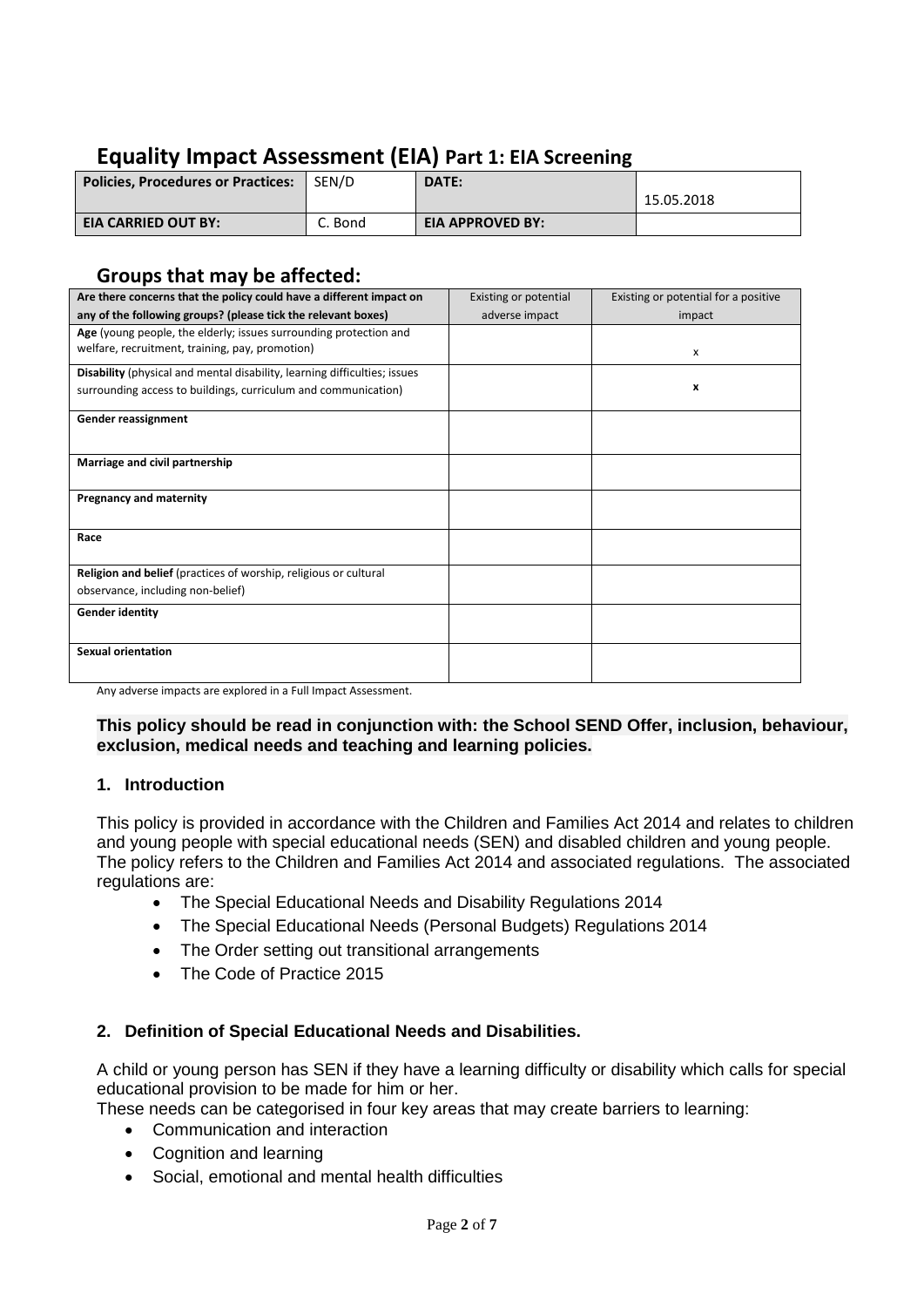• Sensory and/or physical needs

A pupil has a learning difficulty or disability if he or she:

- Has a significantly greater difficulty in learning than the majority of pupils of the same age
- Has a disability, which prevents or hinders the pupil from making use of facilities of a kind generally provided for others of the same age in mainstream schools or mainstream post‐16 institutions

#### **3. Aims and Objectives of Provision at Elm Park School**

At Elm Park, we believe that all children and young people are entitled to an education that enables them to meet and exceed their potential so that they:

- Achieve their best
- Are able to participate fully in the school community and are active in decisions about their education.
- Become confident individuals living fulfilling lives
- Make a successful transition through every stage of their education to adulthood. At Elm Park this means smooth transitions from Pre-school/reception to Key Stage 1 (we liaise with the SENCo of the Early Years setting); smooth transition from Key Stage 1 to Key stage 2; We lead a structured transition for our year 6 SEND pupils prior to them attending secondary school. At Elm Park we liaise with the SENCO of the Secondary school the pupil will attend to ensure that they are prepared for their new experiences once they leave our care.

#### **4. In order to achieve our aims, we will:**

- Use our best endeavours to make sure that a child with SEN gets the support they need
- Use a range of teaching and learning styles and resources to enable access to the entire curriculum
- Ensure that pupils with SEN engage in activities alongside those pupils who do not have SEN
- Designate a teacher to be responsible for coordinating SEN provision (the SENCO)
- Inform parents/carers when special educational provision is being made for a pupil
- Produce a Special Educational Needs and Disabilities (SEND) Policy

#### **5. Working in partnership**

At Elm Park School, we will ensure that all parents/carers are fully informed of any SEND their son/daughter may have. Partnership with parents plays a key role in promoting a culture of co‐operation between parents and schools. This is important in enabling pupils and young people with SEND to achieve their potential. Parents hold key information and have a critical role to play in their son/daughter's education. They have knowledge and experience to contribute to the shared view of a pupil's needs. We actively seek to work with parents and value the contribution they make. All parents of pupils with special educational needs are treated as partners.

We expect parents/carers to:

- Recognise and fulfill their responsibilities and play an active and valued role in their son/ daughter's education.
- Be informed by the school of their son/daughter's placement within the SEN framework.
- Have the opportunity to make their views known about how their son/daughter is educated.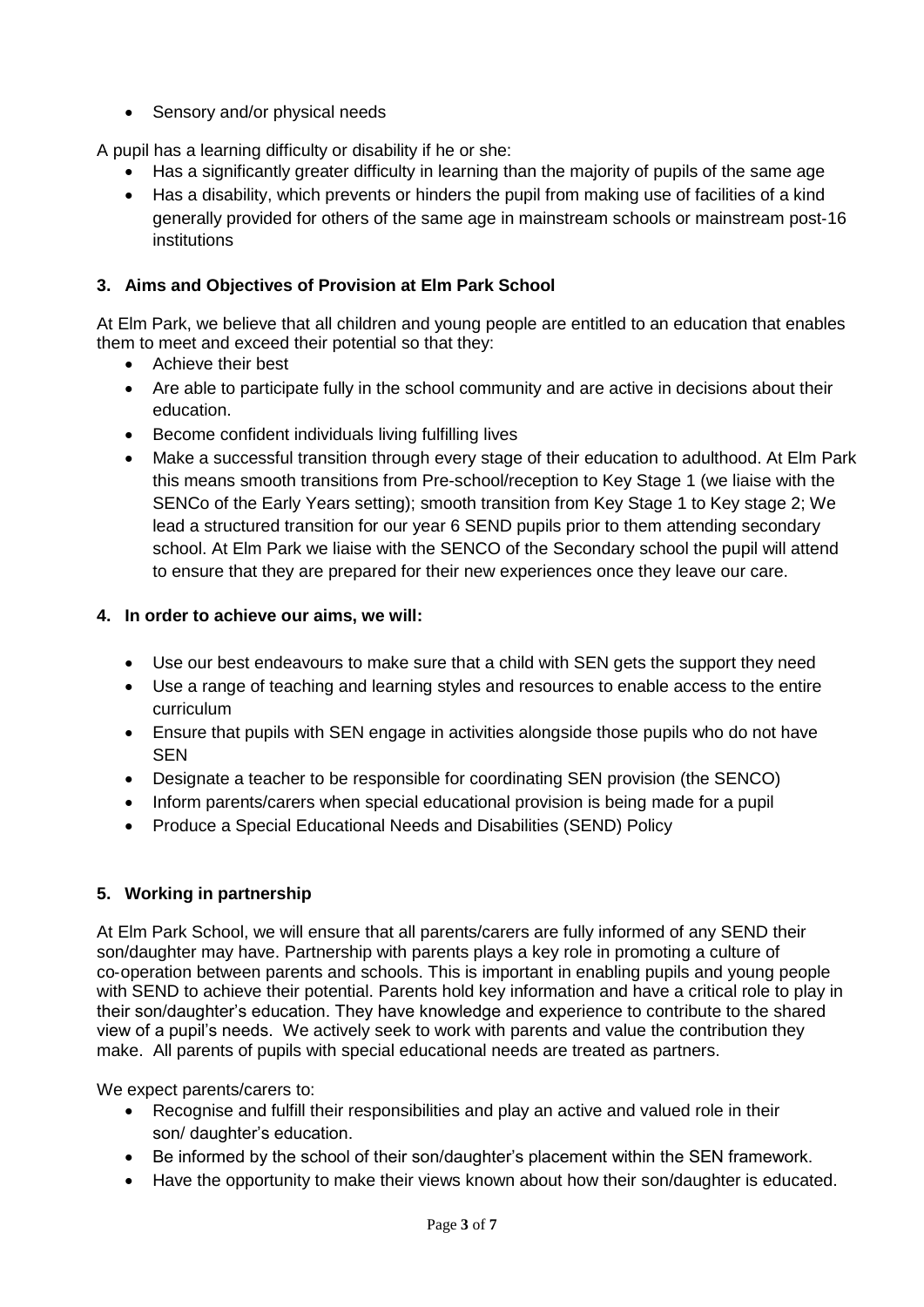- Have access to information, advice and support during assessment and any related decision making processes about special educational provision.
- Alert the school to any concerns they have about their son/daughter's learning or provision.
- Fulfill their obligations under home/school agreements, which set out expectations of both sides. This will usually be done through: Parent Consultations (informal or formal); Pupil Passport reviews and Annual EHCP reviews. To help in this support the LA recommends the local parent partnership service South Glos Parents and Carers Forum.

#### **6. Pupil Participation**

All pupils should be involved in making decisions about their education, where possible and appropriate. As part of the pupil's SEND provision the school should listen to the views of the pupils. For pupils with SEND, we aim to involve the pupils in understanding his or her difficulties and what is needed to overcome them. We also encourage pupils with SEN to make choices about targets and other elements of the SEND process, facilitated by an adult when necessary. All pupils with SEN are given the opportunity to contribute to their termly reviews.

#### **7. Identification, Assessment and Provision**

At Elm Park, we recognise the importance of early identification of SEN. Early intervention and response improves the long‐term outcomes for pupils (appendix i).

#### **Early Identification**

Every pupil's skills and attainment will be assessed on entry to Elm Park. At the same time, we will consider whether a pupil has a disability under the Equality Act 2010 and, if so, what reasonable adjustments may need to be made.

The needs of pupils are evaluated through a range of indicators:

- The outcomes from baseline assessments.
- Class teachers should make regular assessment of all pupils and identify those who are making less than expected progress. The first response to any pupils who falls in to this category should be highly targeted teaching at the area of development by the class teacher. Following this, if there is no improvement, the class teacher, in conjunction with the SENCO, should gather further evidence using the initial concerns checklist (appendix ii) (including the views of the pupil and parents)
- Concerns raised by parents, the young person and outside agencies and to take account of any information that they provide.
- Standardised screening or assessment tools.
- Behaviour data.

Once the appropriate assessments have taken place, a decision will be made on whether a pupil has SEN based on the SEN Support Frameworks in one or more of the 4 '**broad areas of need'**; Communication and Interaction; Cognition and Learning; Social, Emotional and Mental Health Difficulties or Sensory or Physical Needs.

#### **8. Special Educational Provision at Elm Park**

Class teachers are responsible and accountable for the progress and development in their classes, including where pupils access support from teaching assistants and/or specialist staff. Quality First Teaching, differentiated for individual pupils, is the first step in responding to pupils who have or may have SEN. Additional support cannot compensate for the lack of good quality teaching. Reviews of the quality of teaching should include teacher's understanding of strategies to support vulnerable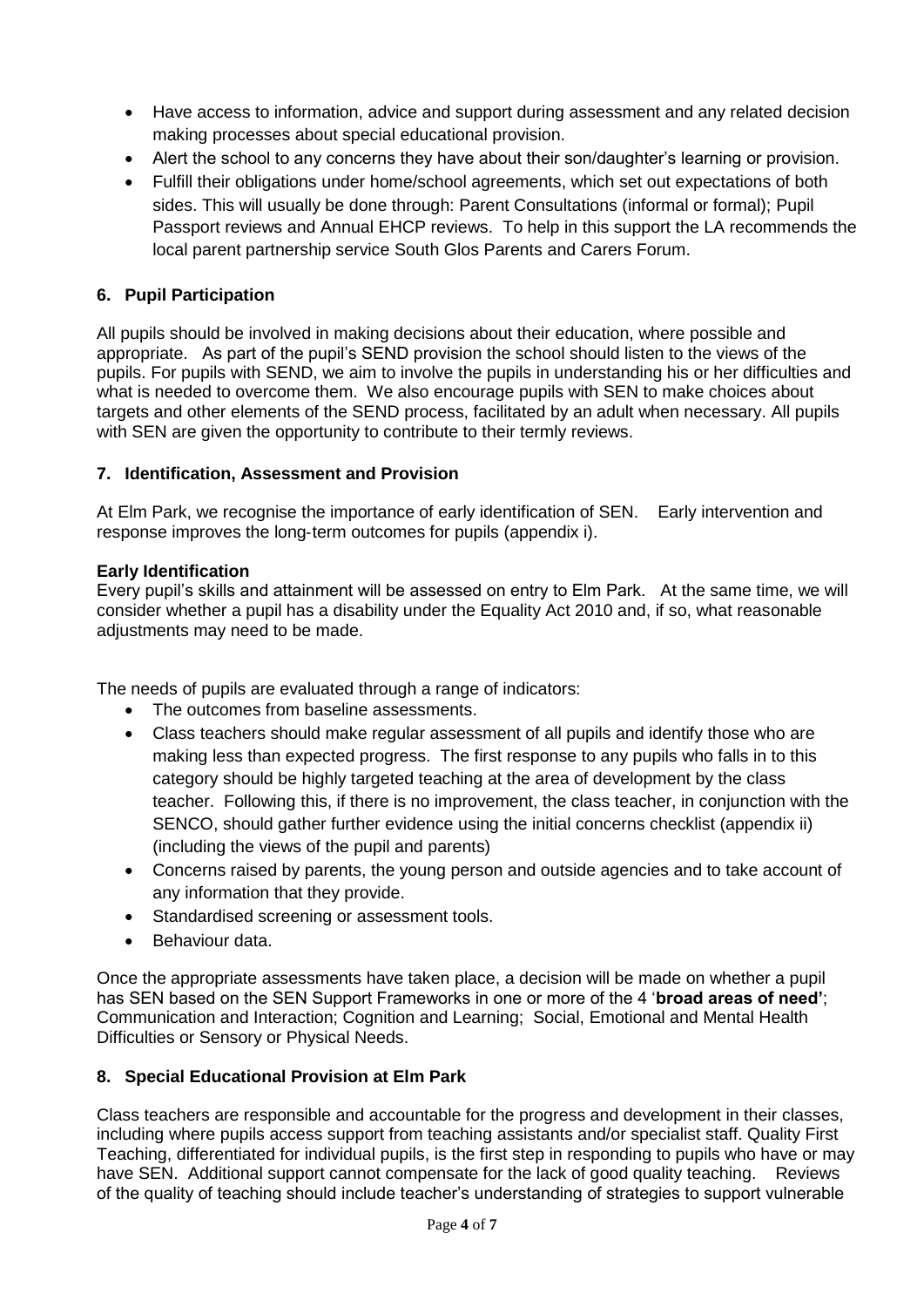pupils. In deciding whether a pupil has SEN, information should be gathered on pupil progress (alongside national and expected progress levels), parents and/or carers, teachers and the pupils. Any decision on whether SEN provision is required must start with the desired outcomes, including progress and attainment. This must include the views of the pupil and the parents/carers. This should then determine the support that is needed.

If any support is to be provided, parent/carers must be informed and a clear date for reviewing progress must be set. SEN provision will be based on all information received, but initially through our own in school test data. Additional information, such as private assessments, will not be the main data used, as this is not available for all students, but will be used in conjunction with our own data. Identification and provision will be made through the SEN Support Frameworks for each of the four categories of need.

In class Teaching Assistant support will be allocated to pupils with an EHCP (Education Health Care Plan).

Where there is any spare capacity for in class support, the SEN Support Frameworks will be used to decide where the in class support is allocated.

A pupil's level of SEN need will be recorded on SIMS.

#### **9. SEN Support at Elm Park**

Where a pupil is identified as having SEN, action should be taken to remove the barriers to learning. This support should take a four –part cycle. This is known as the **'graduated Response'**. The four parts to the cycle are:

#### **Assess, Plan, Do, Review**.

Plans will be written by the class teacher.

All pupils who are identified as having SEN will have progress meetings 3x per year between the class teacher, parents/carers and the pupil to review the progress. These meetings will set clear outcomes, review progress towards them, discuss the support that will be given to help the pupil achieve the outcomes and identify the responsibility of the parent, pupil and school. Impact sheets for the cycle are recorded to identify progress and a copy is given to the SENCo.

Class teachers have high expectations of children and small step targets are provided to ensure progress for SEN/D. Children, who are on the SEN/D register are monitored and tracked throughout school in pupil progress meetings, and any underachievement is highlighted and interventions or strategies are put into place to support learning and improvement. These are communicated to parents via a letter written by the class teacher (appendix iii) or a Pupil Passport.

#### **10. Involving specialists**

Where a pupil continues to make less than expected progress due to SEN, despite the use of evidence based approached and well matched interventions, we will consider the use of specialist staff, either through the Local Authority or other outside agencies. At any point where a specialist is involved, parents/carers will be fully involved in the process.

#### **11. Education, Health and Care plans**

Education, Health and Care plans (EHCP) are the replacement for Statements of Special Educational Needs. Where, despite a school having taken the relevant action to identify, assess and meet the needs of a pupil, the pupil has not made expected progress, the school and parents/carers should consider applying for an EHCP. Please see our website for further information.

#### **12. Admissions**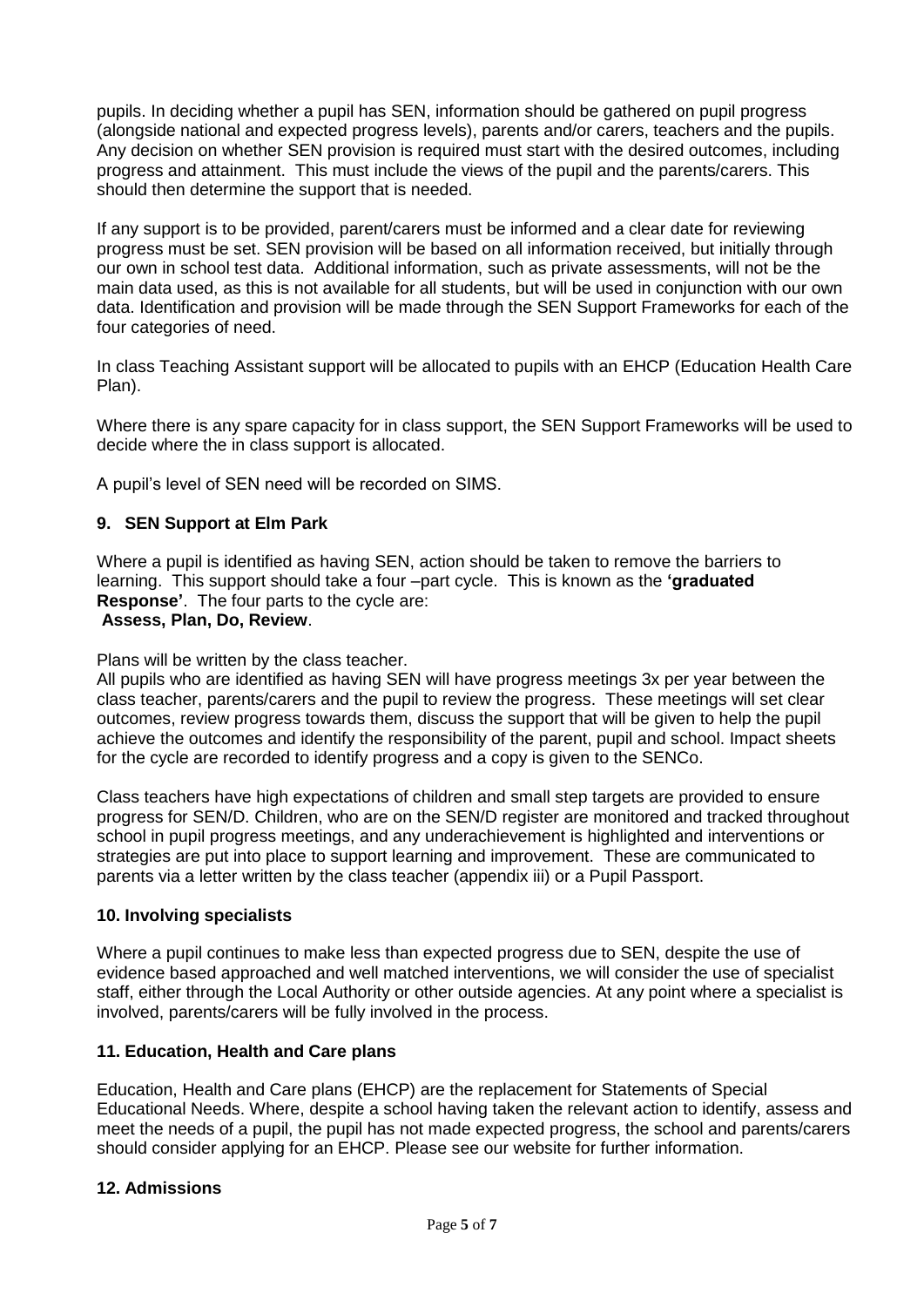The LA has overall responsibility for school admissions, and all applications should be made through them. However, we welcome visits from any parents thinking about applying for their child. Please see our website for further details.

#### **13. Accessibility**

Please see our Accessibility and Single equalities policy for further information.

#### **14. SEND funding**

The overall level of funding (the Notional Budget) for SEN is delegated to the school by the LA and is identified in the school budget statement. This amount is not ring-fenced. The responsibility for determining the amount of resource for SEN lies with the school Governors who will seek advice from the Headteacher and SENCo. The resources for SEND are used to provide teaching assistants, specific training on SEND and specialist resources. The costs of the SENCo are met from the main school budget. The SENCo has the key responsibility for determining the allocation of these resources in consultation with the senior management and the rest of the staff.

#### **15. Role of the Governing Body**

The Governors must have regard for the Code of Practice, part 6 when carrying out their duties towards all pupils with SEND. The Governors and Headteacher are responsible for the school's policy and approach to meeting pupils' special educational needs and disabilities. The Governing Body has identified a link Governor (SEND Governor) to have specific oversight of the school's provision for pupils with special educational needs and disabilities. The SEND Governor ensures that all Governors are aware of the schools SEND provision, including the deployment of funding, equipment and personnel.

#### **16. Roles and Responsibilities**

The Headteacher has overall responsibility for the management of SEND provision. On a day to day basis, this responsibility is delegated to the SENCO who keeps the Head and governing body fully informed, through the line management system. All teachers are teachers of pupils with SEN and they have a key role in ensuring that pupils' needs are identified and met. They are responsible for the progress, development and attainment of all pupils in their class including pupils with SEN/D, which further includes where pupils access support from teaching assistants or any other specialist staff.

Teaching Assistants are a valuable part of the support for pupils with SEN. The SENCo maintains overall responsibility for all SEN teaching assistants and HLTAs.

#### **17. SEN In**‐**service Training for Staff**

All staff in the school will be provided with general or specific training on meeting the needs of SEN within their classroom. The SENCo is aware of all relevant courses relating to SEND. All staff to have access to this information and the SENCo to advise as necessary.

#### **Bespoke training**

Attendance on courses is usually planned in relation to staff need and decisions about staff development are based on this. Staff training needs are identified via the Professional development audits. From this, a package of CPD will be devised to support provision.

All staff have access to training, including teaching assistants. Whole school training on SEND will include teaching assistants. Occasionally, specialised training will be necessary to support the needs of a particular student. This will be provided to those staff most directly involved with the